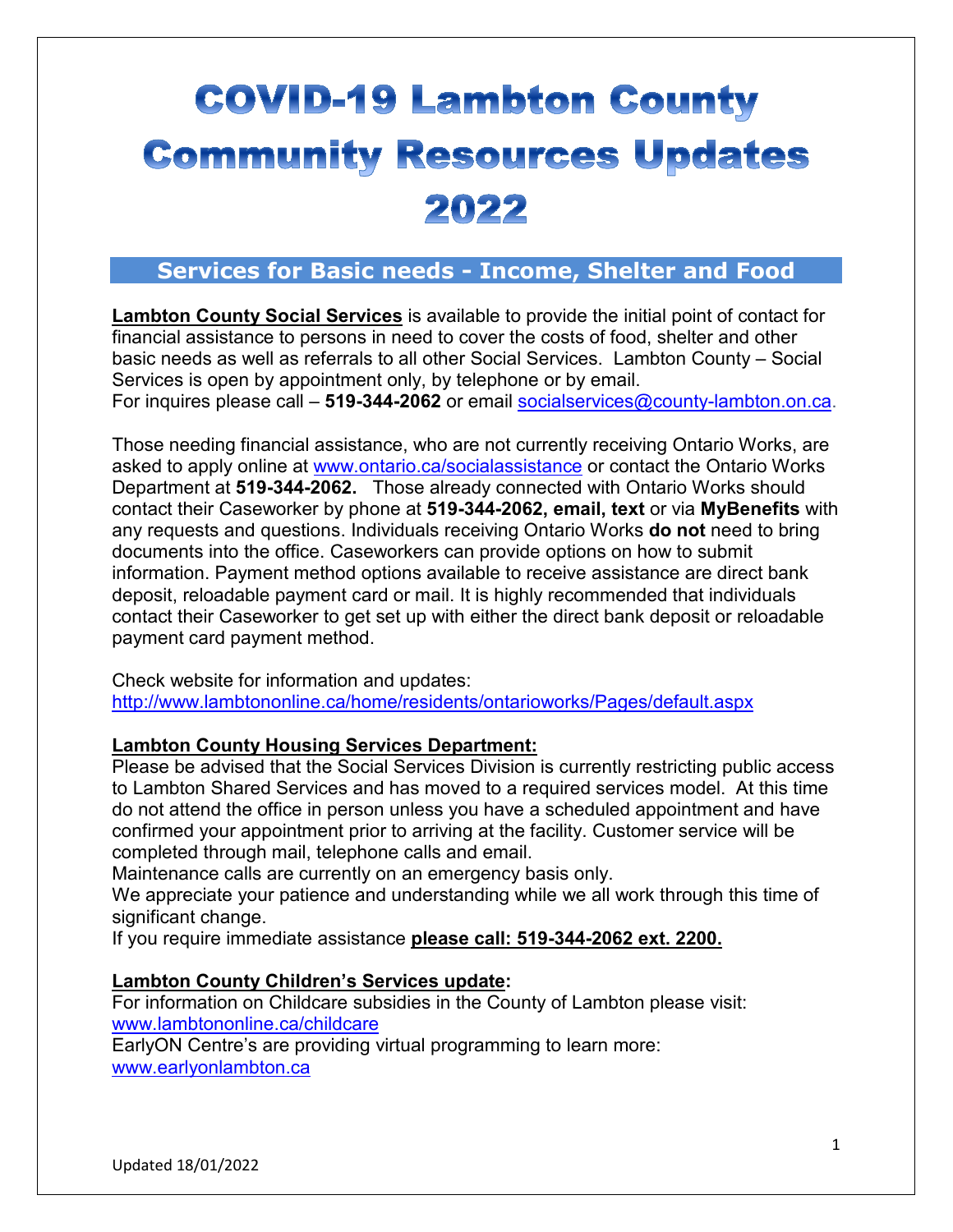#### **Lambton Circles:**

Program is being provided virtually. For more information or to contact please visit: [www.lambtoncircles.com](http://www.lambtoncircles.com/)

#### **Aamjiwnaang First Nations Social Services**

Please call: **519-336-8410**

#### **Kettle & Stony Point First Nations Social Services**

Inquires during this time email: Cindi George at: [cindi.george@kettlepoint.org](mailto:cindi.george@kettlepoint.org) Call: **519-786-2125**

**Walpole Island First Nations Social Services**

Please call **519-627-3583**

#### **The Inn of the Good Shepherd - 519-344-1746**

**115 John St, Sarnia, N7T 2Z1**

#### **8:30am – 3:30pm, staff available until 4:30pm**

#### **Emergency Shelters**

*The Good Shepherd's Lodge* - 519-344-1679, operating and providing shelter 24/7 (for adults/families)

*The Haven* – **519-336-5941**, operating and providing shelter 24/7 (for youth) We have an overflow program available when The Lodge or The Haven is full.

**Food Bank** – open Monday - Friday from **9:30am –11:15am** each morning, where individuals can choose their own items through a grocery-store model

**Soup Kitchen** – hot meals are served via take-out, every day of the week,

Monday – Friday lunch is served from **1:00pm-2:00pm**

Saturday & Sunday dinner is served from **4:30pm – 5:30pm**

**Genesis** – open every Tuesday from **1:00pm – 2:00pm**,

We are not currently receiving donations other than winter wear.

**RedPath** – currently running with virtual sessions Tuesday & Thursday, afternoon and evening sessions available

**Rent/Utility Bank** – call-in supports available, including over-the-phone intakes **Income Taxes** – currently accepting new drop-offs at John St. location and preparing for new tax season, will be running clinics both attended and for drop-off

**Birthday Club** – available for households needing support in providing for a child's birthday

#### **Lambton County Food Banks**

**Brooke Alvinston** 3236 River Rd. Telephone: **519-898-2173** Wednesday 11:00am - 1:00pm

#### **Forest**

Contact House Food Band 6276 Townsend Line **519-786-5692** Tuesday 9:30am - 11:15am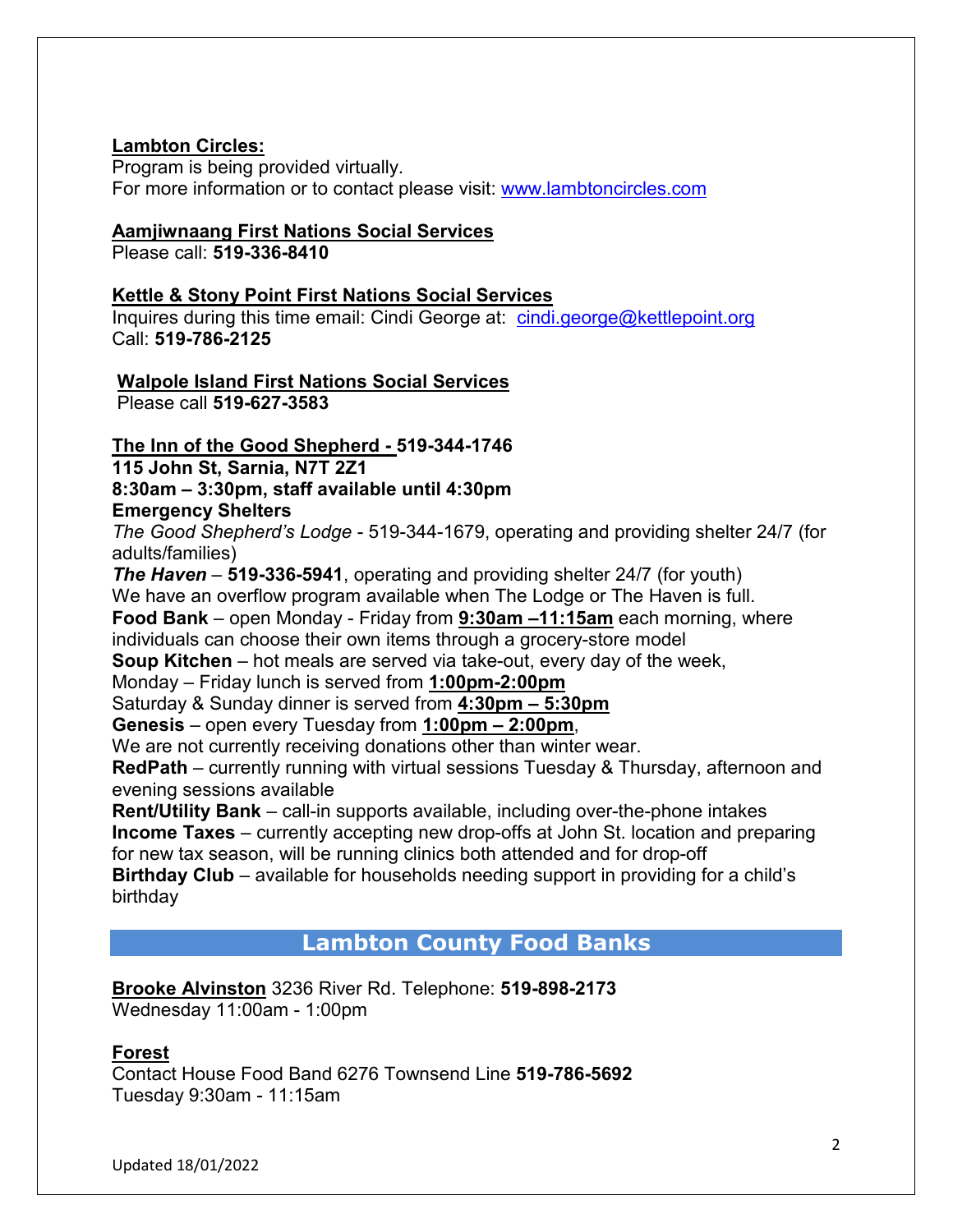#### **Corunna**

St. Andrew's Presbyterian Church Community Food Bank 437 Colborne Drive **519-862-3641 Wednesdays from 6pm to 7pm and Thursdays 9am to 11:45am**

**Petrolia** 4156 Petrolia Line **519-882-3950 Every Mondays 9am - 11:30am** 

**Watford United Church** 555 Ontario St, **519-876-2837** Wednesday at 11:00am - noon

**Oil Springs Oil Heritage Family Church** 2554 Elizabeth Street **519-834-2984** Mondays 10:30am - 1:00pm

**Aamjiwnaang First Nation Food Bank** 1300 Tashmoo Avenue **519-332-6770** Monday 9:00am - noon & Thursday 1:00pm - 4:00pm

**River City Vineyard Food Bank** 260 Mitton Street N, Sarnia. **519-383-8463** Open daily 10am - 9pm

#### **Salvation Army**

Food Bank is open and clients can use it every 4 weeks. Rent/Utilities, Emergency Dental, Emergency Medical and clothing vouchers are offered. To access the Food Bank or any of our other assistance programs we ask that clients call to book an appointment. Hours of operation are Tuesday-Friday from **9am- 3:30pm**. **519-344-1142**

#### **St Vincent De Paul Sarnia-Lambton Food Bank & Help Centre**

Currently only open to clients **one day per week on Fridays**

• Clients need to call for an appointment to **519-337-1058** or email us **[stvincefb@gmail.com](mailto:stvincefb@gmail.com)**

# **Health and COVID-19 Testing sites**

**Lambton Public Health (LPH)** continues to actively monitor the developing situation. In our efforts to provide timely information about COVID-19 we are updating the website frequently: [https://LambtonPublicHealth.ca](https://lambtonpublichealth.ca/)

**Rapids Family Health Team Access to Care Centre** - **519-491-6188**

481 London Rd. Sarnia.

Open for episodic medical conditions. If you are unable to secure a timely appointment with your primary care provider for episodic conditions you can be seen by a Nurse Practitioner. To book a same day appointment at the Access to Care Centre, log onto **getcorigan.ca** or call **519-491-6188.**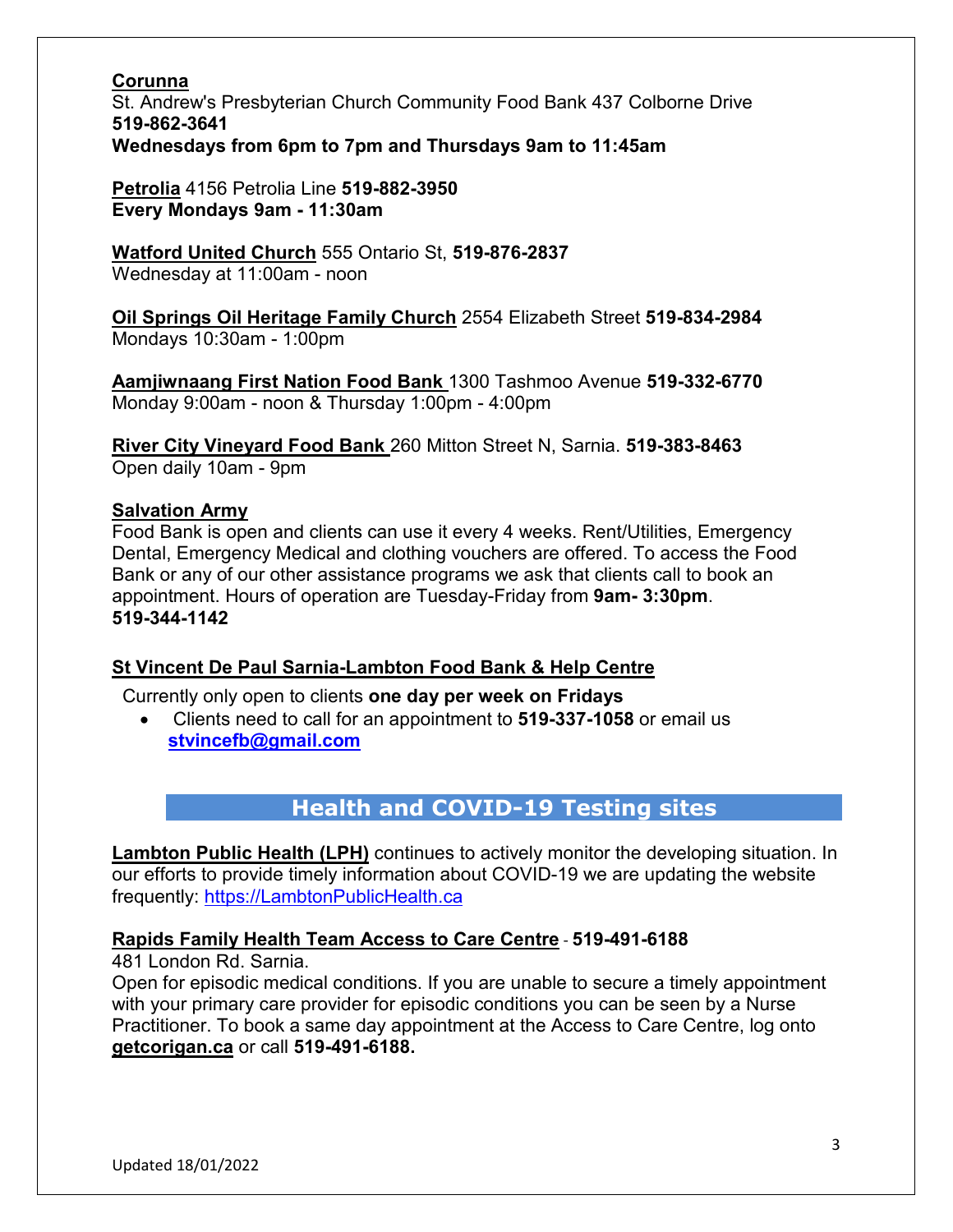#### **The Rapids Respiratory Assessment and COVID Testing Centre** 1150 Pontiac Drive Clinic is by appointment ONLY for those experiencing respiratory issues or COVID symptoms. To book your appointment log onto **getcorgian.ca** or if you absolutely cannot log on call **519-491-5395.**

#### **North Lambton Community Health Centre**

All programs and services continue to be offered virtually and by phone: Forest **519-786-4545** and West Lambton (Sarnia) **519-344-3017** 

### **Transportation**

#### **Lambton Elderly Outreach (LEO)**

4486 London Line, Wyoming Ontario, N0N 1T0 519-845-1353

A non-profit organization providing a wide range of community support services provided throughout Lambton County for adults over the age of sixty and for adults with disabilities.

In-Home Supports: Supports include: PSW, Home Help, Crisis Intervention, and Caregiver Respite.

Transportation: Accessible transportation for medical appointments and social engagements throughout Lambton County. Subsidies available for those that qualify. LEO is providing transportation for those COVID-19 suspect or confirmed.

Meals on Wheels: Nutritious affordable meals delivered to homes throughout Lambton County. Hot Meals provided three times a week and frozen meals delivered bi-weekly. Subsidies available for those that qualify.

Volunteerism & Social: Volunteers and social opportunities for those who want to give back and connect. Programs include: Friendly Visiting, Meals on Wheels, and Volunteer Transportation.

#### **Sarnia-Lambton Native Friendship Centre**

#### Contact: **519- 344-6164**

Assisting Indigenous clients with transportation, grocery food cards. Offering: RedPath for Addictions, Youth and Living without Violence programs. Programs are offered virtually with online events and zoom meetings.

# **Safety & Security**

#### **Women's Interval Home**

681 Oxford St., Sarnia, Ontario. **519-336-5200 EXT. 0**

#### **Operate 24 hours a day, 365 days a year**

• Emergency Shelter: This program is operating and available 24 hours a day for any women and children who are experiencing domestic violence. People seeking or receiving services will be screened before presenting (if calling) or upon arrival to Shelter. This may include a rapid antigen test depending on Ministry directives.

• Crisis Line/Drop-ins: The Crisis Line is answered 24 hours a day by trained Domestic Violence Counsellors who provides confidential support to abused women, information, and referrals to the caller. Callers may remain anonymous. Information to the general public and/or professionals seeking information is also provided.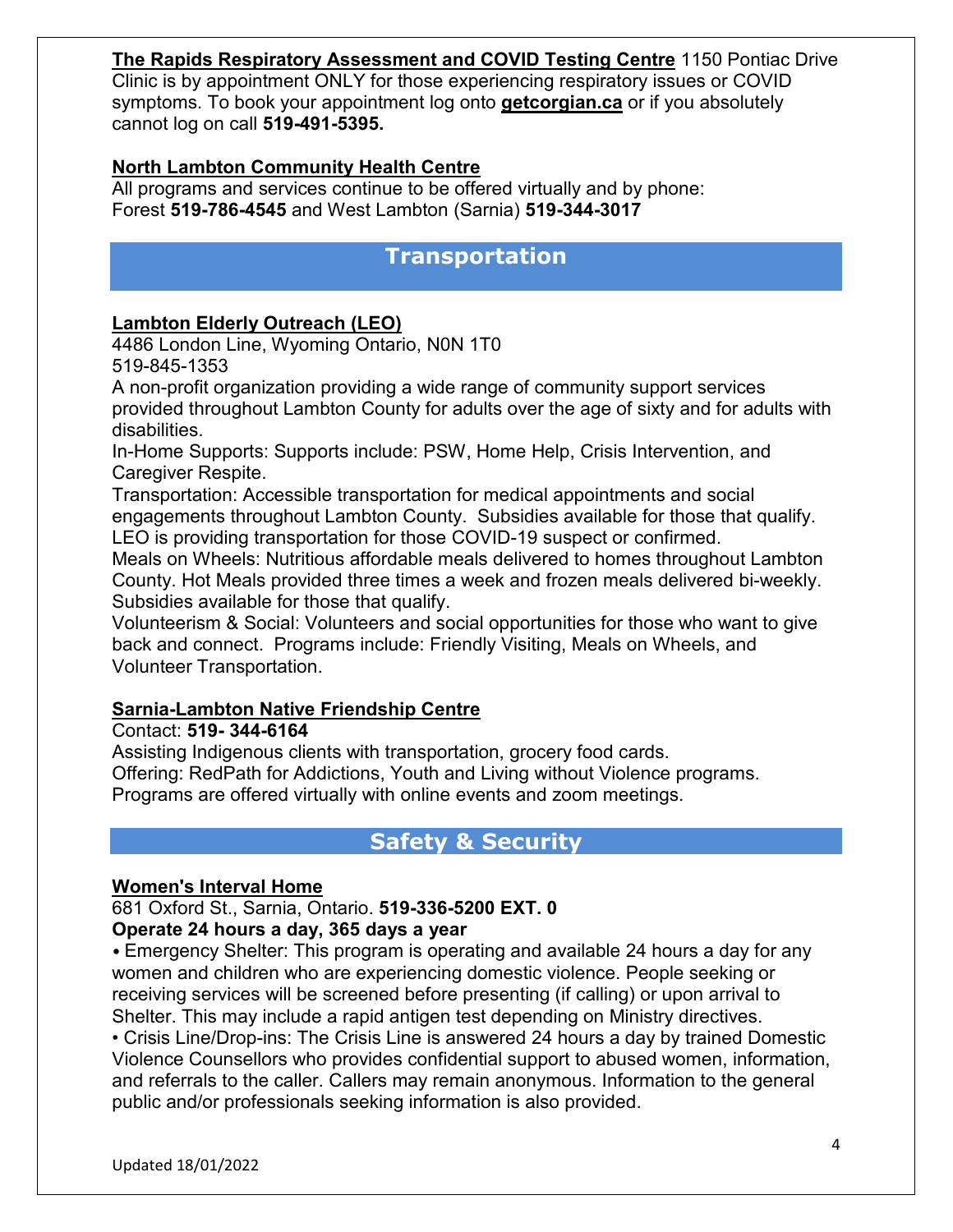• Domestic Violence Counsellors are available to provide support and information for any questions you may have relating to abuse and the impact it may be having on your life. Risk assessment and safety planning are available by walk-in or by calling.

• Counselling is available by phone or on-line. Existing clients can connect with their counsellor or call the crisis line for assistance.

• Groups are available using a hybrid model of online and in person, depending on the current COVID variant. Please refer to our online calendar link (under the video) [https://www.womensintervalhome.com/](https://protect-us.mimecast.com/s/3AZ4COYzL9Sk4kBtEGhih?domain=womensintervalhome.com/)

#### **Sexual Assault Survivors' Centre**

Counselling will continue virtually or by phone Public Education and Awareness Groups are available as scheduled on website 24 Hour Crisis Line \* agency counsellors available Crisis Phone: **519-337-3320** \* collect calls accepted Office contact: **519-337-3154** Toll free: **1-888-231-0536**

#### **Sarnia-Lambton Children's Aid Society:**

• Emergencies and/or calls for assistance **519-336-0623**.

#### **Victim Services of Sarnia-Lambton** Call **519-344-8861 ext. 5238**

- Available by telephone to provide emotional and practical support as well as referrals to other resources in the community.
- Provides access to short-term financial support in the immediate aftermath of a violent crime

#### **Alzheimer's Society Sarnia-Lambton**

Offering navigation and support services for those living with dementia and their care partners. Contact us at 519-332-4444 or [info@alzheimersarnia.ca](mailto:info@alzheimersarnia.ca)

#### Hours of Service: **8:30am to 4:30pm** or by appointment

Our office, and many of our programs and services remain open, following all COVID-19 safety protocol. Some programs have moved to a virtual platform, please check in with us for more information. [www.alzheimer.ca/sarnialambton](https://protect-us.mimecast.com/s/hx9tCL9w0Bc2rE6cq8ToV?domain=alzheimer.ca)

#### **Huron House Boys Home**

For information call: **519-869-4000** Please visit: [Huron House Boys Home \(hhbh.ca\)](https://hhbh.ca/)

**The Pregnancy Options & Support Centre** is operating at 100% services during the Covid-19 Pandemic. Education & Support is available virtually through zoom and phone calls. Material Support and Free Pregnancy Tests are offered in a contactless way. To book an appointment please email: [info@pregnancycentre.org.](mailto:info@pregnancycentre.org) To speak to someone about your Pregnancy Options call 24-hour distress line: **519- 381-9767** Hours of Operation: Mon, Tues, Thurs 11-4 & Wed 12-5 Closed Fridays, Weekends and Holidays.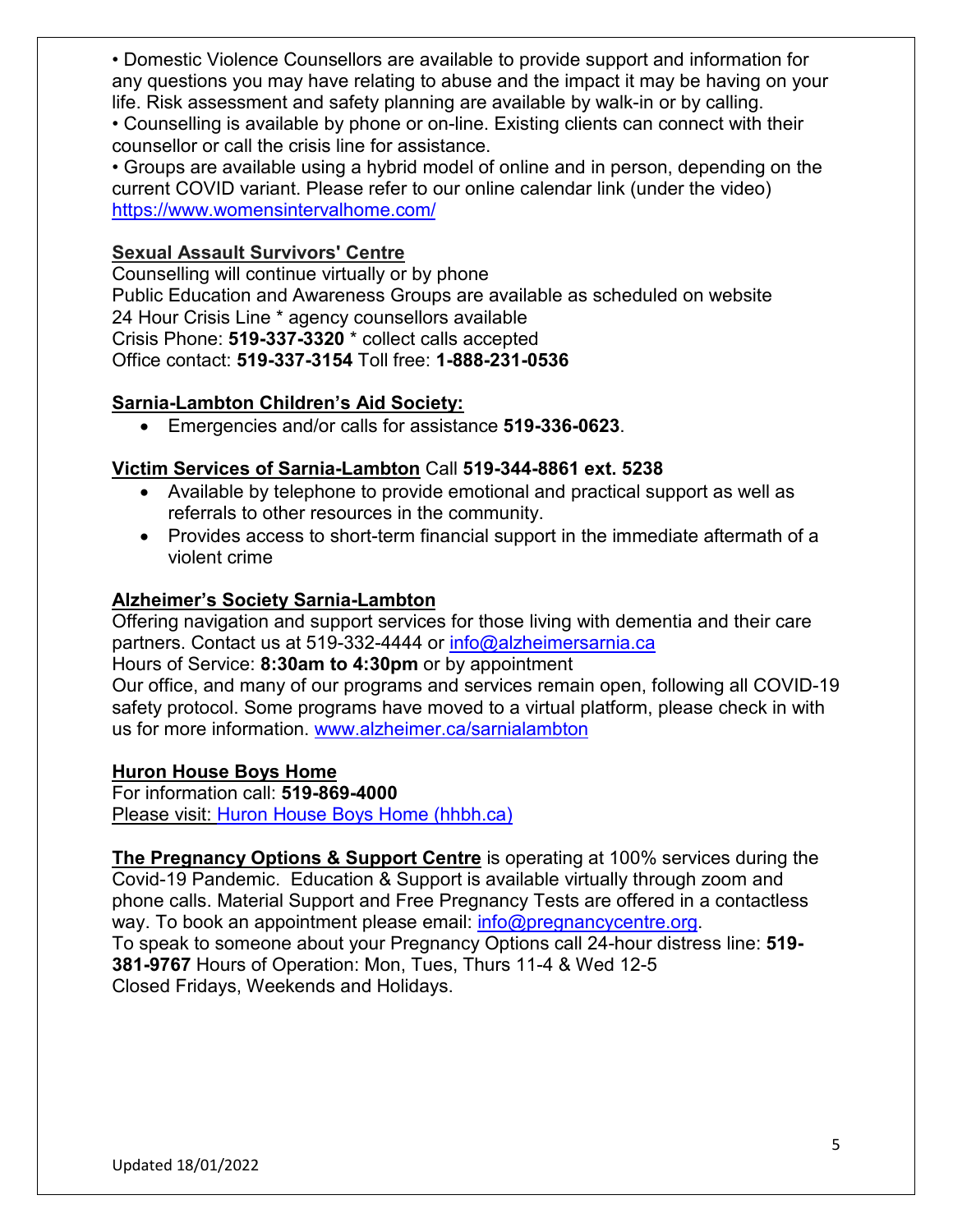# **Employment Services**

#### **The Workplace Group 519-337-7377**

Email**: [info@theworkplacegroup.ca](mailto:info@theworkplacegroup.ca)** or via social media pages. Will remain open - virtual only.

#### **The Lambton Works Centre in the Lambton Shared Services Centre**

The Lambton Works Centre in-person services are currently unavailable but we are still here to help. We are offering virtual employment support services through Zoom, phone and email. Our friendly and knowledgeable team is ready to assist with resume and cover letter advice, interview tips, access to local jobs and referrals to education and training options. [Email us](javascript:emailContactV2() to book your virtual one-on-one appointment today: [lambtonworks@county-lambton.on.ca.](mailto:lambtonworks@county-lambton.on.ca)

#### **Sarnia-Lambton Workforce Development Board**

SLWDB hosts the Work In Sarnia Lambton (WISL) online platform, which includes a Job Board, Job Map, Career Library and Sector Tool. WISL supports employers searching to connect with local job seekers and job seekers looking for job training, skills development resources, entrepreneurial supports and employment service providers in Sarnia Lambton. Please visit [www.slwdb.org/wisl](https://protect-us.mimecast.com/s/S75hCQWBjLIL8OPTPHnoI?domain=slwdb.org)

#### **Goodwill Career Centre**

- For program updates: **519-332-4333** and virtual services
- Please visit: Home [Goodwill Industries](https://goodwillindustries.ca/)

#### **Lambton College Community Employment Services**

In person services are suspended; job seekers and employers are being assisted through telephone **519-312-3189** or email: [ces@lambtoncollege.ca](mailto:ces@lambtoncollege.ca) Please check our website for job postings and resources: [www.lambtoncollege.ca/ces/](http://www.lambtoncollege.ca/ces/)

#### **Mental Health & Wellness**

#### **CMHA Lambton Kent**

In response to yesterday's news of a second declaration of emergency in Ontario,

**CMHA Lambton Kent is OPEN.** Mental health and addiction supports are considered ESSENTIAL and will continue.

Where possible, programs have been shifted to virtual, where in-person is necessary, we've implemented the proper safety protocols.

If you are feeling down, stressed or anxious and looking for supports, connect with CMHA Lambton Kent:

- 519-436-6100 (Chatham Kent)
- 519-337-5411 (Sarnia Lambton)

If you are in need of immediate assistance, please contact us 24/7:

• Mental Health First Response Team: **1-866-299-7447** (Chatham Kent) and **1-800-307-4317 (Sarnia Lambton)**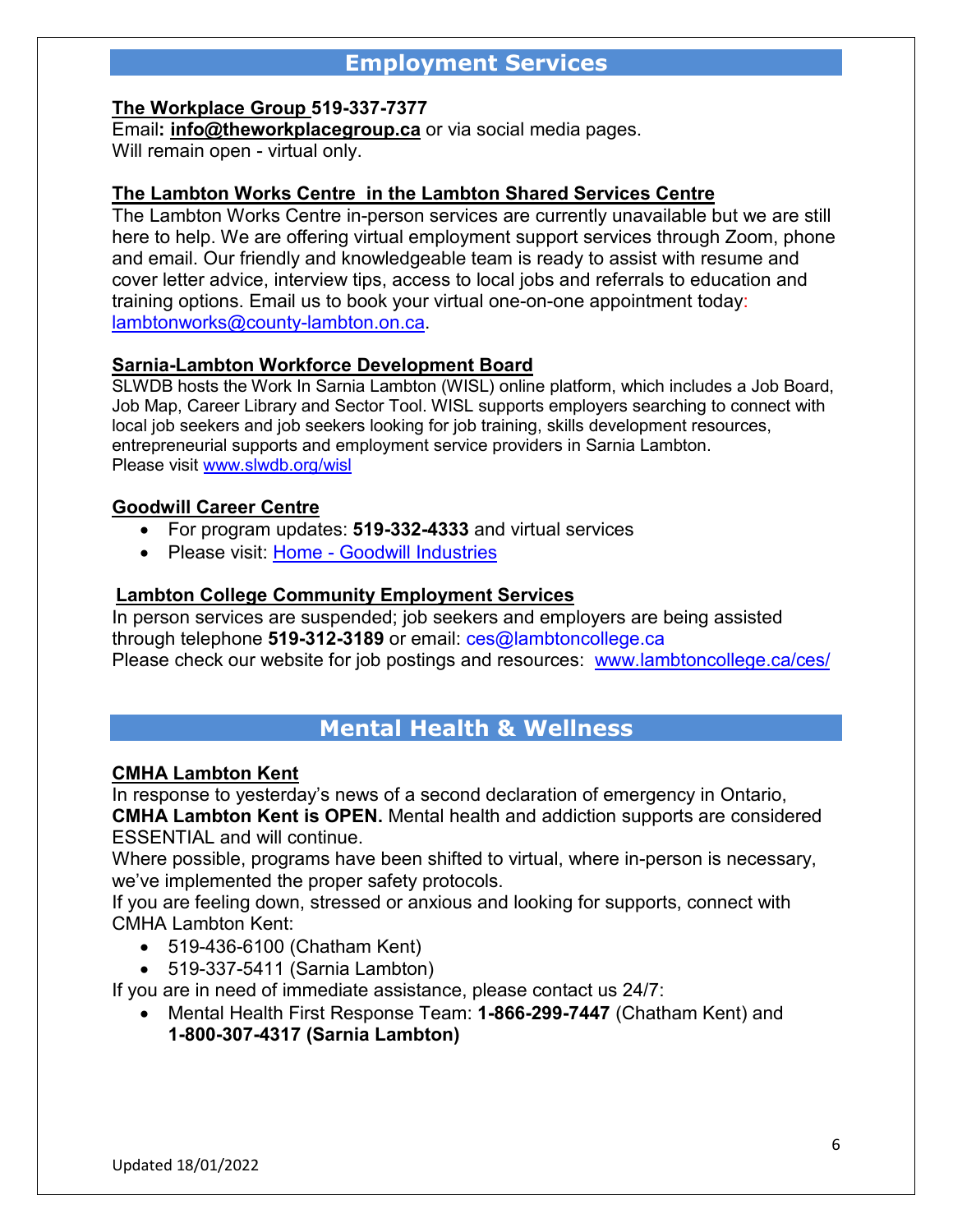#### **Lambton Mental Wellness Centre**

• Phone supports being provided to current members. Accepting new people who require a check in call. Email [cheryl@lmwc.ca](mailto:cheryl@lmwc.ca) or **519-344-5602.**

#### **St. Clair Child & Youth Services**

- Call **519-337-3701** to speak to an Intake Worker.
- Hours of service are Monday to Friday from 8:30am-4:30pm.

#### **Family Counseling Centre**

- The office is available by phone at 519-336-0120 and the building is open to the public.
- Virtual and telephone counselling are available to new and existing clients. Inperson counselling services are available when necessary with implemented safety protocols.
	- o Counselling services offer clients a brief, solution-focused Cognitive Behavioural approach to help clients gain tools needed to overcome challenges.
	- o For inquires and/or to register for counselling services, call 519-336-0120 and ask to speak with the Intake Department.
	- o An Intake appointment can be scheduled at: [https://www.caredove.com/familycounsellingcentre1](https://protect-us.mimecast.com/s/0poRCo2k8JUmx4Xu1V_w0?domain=caredove.com)
- If you are seeking help, struggling or just need to speak with a volunteer, the Distress Line and Child & Youth Crisis Line continue to provide phone support.
	- o **Distress Line—1-888-DISTRES (347-8737)**
	- o **Child & Youth Crisis Line—1-833-622-1320**
- The Tel-Check program continues to offer telephone support for seniors and persons with disabilities in the Sarnia-Lambton community.
	- o To make a referral for Tel-Check services, call 519-336-3000.
- Advocacy, Planning and Support Workers (APSW's) continue to connect with and advocate for clients.
	- $\circ$  Referrals for new clients to this program can be made through Developmental Services Ontario.
- The Supervised Access Centre continues to offer a safe environment for exchanges and virtual visits.
	- o For more information on services, the Program Coordinator can be contacted at **519-336-0120 ext. 255.**

#### **Rebound**

Rebound offices are all closed to the public but the Sarnia office has staff available Monday-Friday 9am-4pm to answer inquiries and set up services and programs (Including the county services). Programs are all currently virtual with emergency in person supports as needed. **Call 519-344-2841** or email [office@reboundonline.com](mailto:office@reboundonline.com)

**The HUB** (Ages 12-24) staff are on site Monday-Friday at **1-6pm**.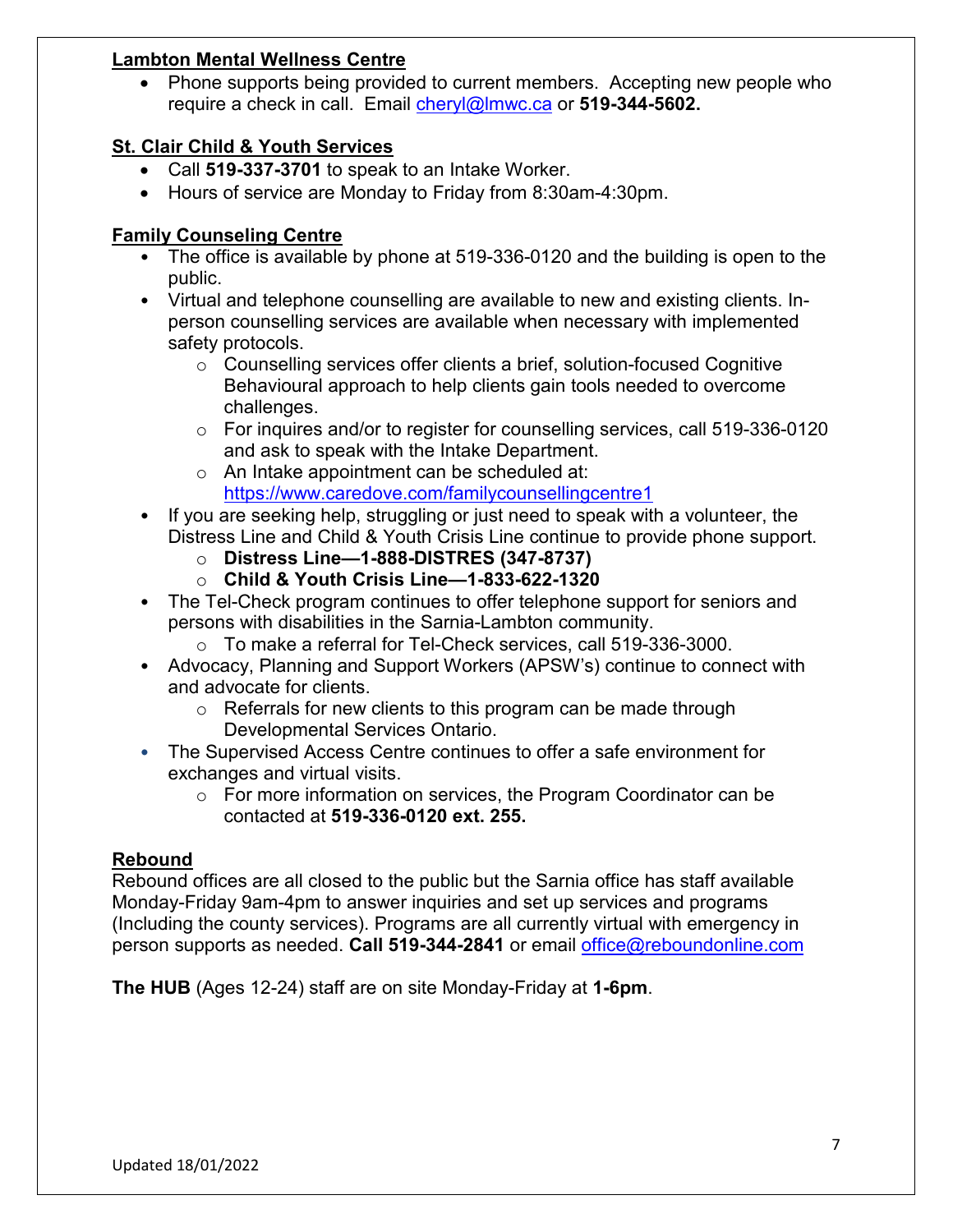#### **Community Living**

• Service is being provided by telephone. For intake, clients and other services please contact **519-332-8055 or 1-888-916-2527**

#### **Lambton County Developmental Services**

- Closed to the public. Office remains open with minimal staff.
- Essential services are still being offered. **519-882-0933**

#### **Pathways Health Centre for Children**

- **519-542-3471**
- Remains open for service. Virtual and in-person appointments available, depending on need.
- Visit Pathways Health Centre for Children Facebook: [https://www.facebook.com/PathwaysHealthCentreforChildren/](https://protect-us.mimecast.com/s/mBFGCpYlBVSz8NksP7Nn6?domain=facebook.com/)
- Website: [www.pathwayscentre.org](https://protect-us.mimecast.com/s/xD5lCrknB7cAv0Mi47zW_?domain=pathwayscentre.org).

#### **Boys & Girls Club**

• . [Boys and Girls Clubs of Sarnia-Lambton | Great Futures Start Here.](https://www.bgcsarnia.com/)  [\(bgcsarnia.com\)](https://www.bgcsarnia.com/)

#### **Sarnia-Lambton YMCA**

• [Sarnia-Lambton YMCA Jerry McCaw Family Centre | YMCA SWO](https://www.ymcaswo.ca/locations/sarnia-lambton-ymca-jerry-mccaw-family-centre)

#### **St. Joseph's Hospice**

#### **Referral Process:**

• Individuals interested in any of our services can call one of our team members by telephone. They will be asked to leave a detailed message and a staff person will contact them within 2 business days to complete an intake.

#### **Contact: 519-337-0537**

**Lisa Adams -** Illness & Caregiver Support **ext.126 Kayla Slegers -** Adult Bereavement support **ext. 123 Orley Culverhouse** - Children & Youth support **ext.114** All email inquiries regarding service can be directed towards:

[supportiveservices@sjhospice.ca.](mailto:supportiveservices@sjhospice.ca)

# **Legal & Advocacy**

#### **Community Legal Assistance Sarnia**

Service is being provided by telephone. For intake, clients and other services please Contact: **519-332-8055 or 1-888-916-2527** [www.claslegalclinic.ca](http://www.claslegalclinic.ca/)

#### **John Howard Society Sarnia-Lambton**

#### **519-336-1020**

- Service to current clients is being provided remotely.
- Office is not open for drop-ins.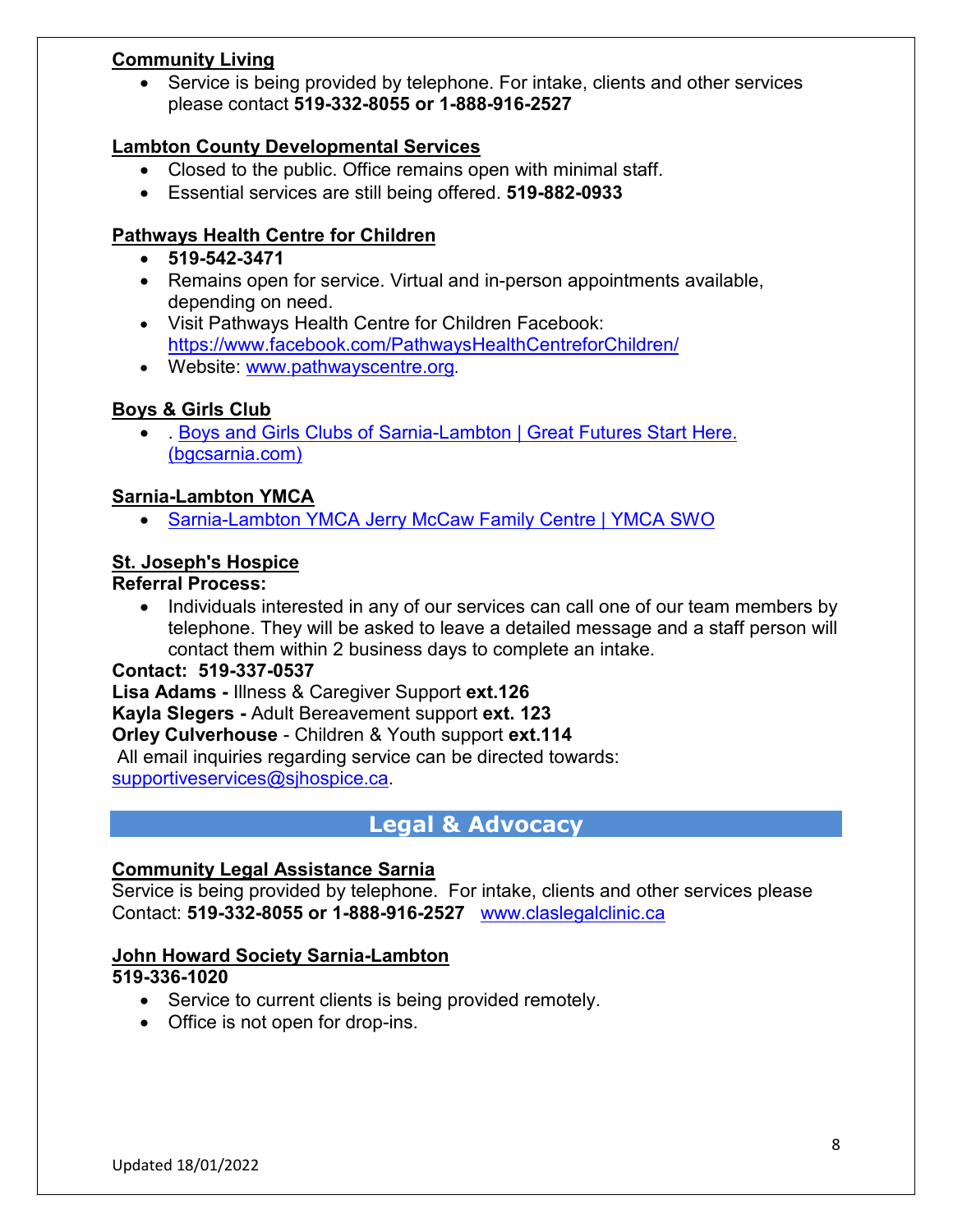# **Education & Literacy**

**Lambton College**

[Welcome | Lambton College](https://www.lambtoncollege.ca/)

#### **Literacy Lambton**

• Virtual service available. Our staff are available to help. Contact: [admin@literacylambton.org](mailto:admin@literacylambton.org) | **519-332-4876**

We will return to by-appointment, in-person help following Lambton Public Health guidelines once government restrictions are lifted.

# **Websites and information**

#### **Supportive websites:**

[www.LambtonPublicHealth.ca](http://www.lambtonpublichealth.ca/) <https://www.ontario.ca/page/2019-novel-coronavirus> <https://www.lambtononline.ca/home/Pages/home.aspx> <https://theunitedway.on.ca/> [Ontario Disability Support Program: Who to contact for more information \(gov.on.ca\)](https://www.mcss.gov.on.ca/en/mcss/programs/social/odsp/contacts/index.aspx)

For a full list of Lambton County Library locations and operation hours please visit: [www.lclibrary.ca](http://www.lclibrary.ca/)

#### **Employment Insurance - Sickness Benefits**

The one-week waiting period for EI sickness benefits will be waived for new claimants who are quarantined so they can be paid for the first week of their claim

- Establishing a new dedicated toll-free phone number to support enquiries related to waiving the EI sickness benefits waiting period
- People claiming EI sickness benefits due to quarantine will not have to provide a medical certificate
- People who cannot complete their claim for EI sickness benefits due to quarantine may apply later and have their EI claim backdated to cover the period of delay
- <https://www.canada.ca/en/services/benefits/ei/ei-sickness.html>
- Telephone: 1-833-381-2725 (toll-free)
- Teletypewriter (TTY): 1-800-529-3742

#### **Hydro One**

- A Pandemic Relief Fund has been set up to assist customers affected by COVID-19 to offer financial assistance and increased payment flexibility to customers experiencing hardship. As well the Winter Relief program has been extended so no customer will have power disconnected during this time.
- [https://www.hydroone.com/savingmoneyandenergy\\_/financialassistanceforreside](https://www.hydroone.com/savingmoneyandenergy_/financialassistanceforresidents_/Pages/Relief-Fund.aspx) [nts\\_/Pages/Relief-Fund.aspx](https://www.hydroone.com/savingmoneyandenergy_/financialassistanceforresidents_/Pages/Relief-Fund.aspx)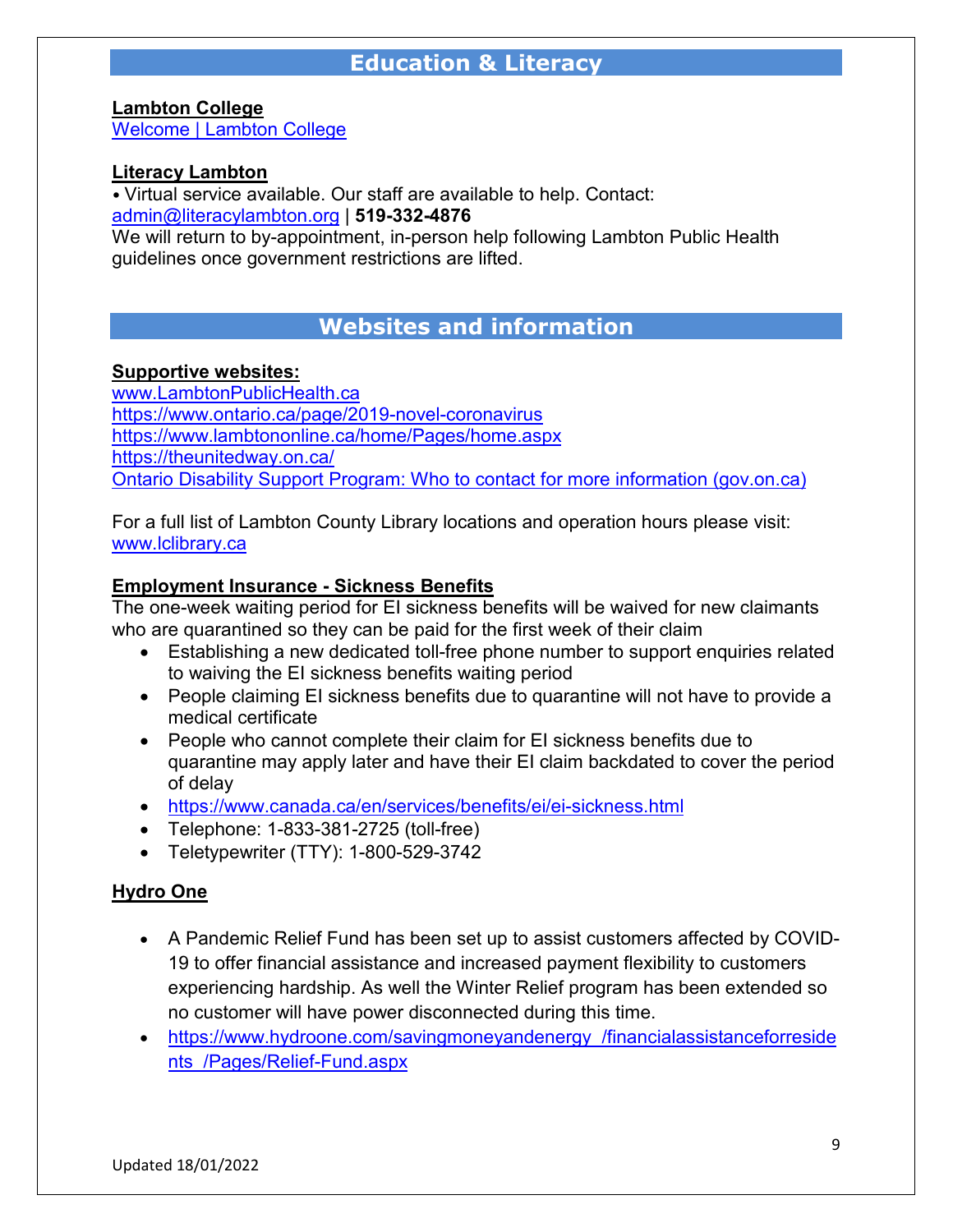#### **Bluewater Power**

- No disconnections for residential customers for non-payment for the next 90 days. Financial assistance programs, including emergency relief, are available including:
	- The Low-Income Energy Assistance Program (LEAP) providing emergency financial relief to eligible low-income customer. Available through the Inn of the Good Shepherd

The Ontario Electricity Support Program (OESP) which enables eligible low-income customers to receive a fixed monthly credit on bills. For details: [https://ontarioelectricitysupport.ca](https://ontarioelectricitysupport.ca/)

#### **SARNIA-LAMBTON LOCAL IMMIGRATION PARTNERSHIP (LIP)** [Local Immigration Partnership –](https://www.liveinlambton.ca/local-immigration-partnership/) Live in Lambton

# **Information on COVID-19 and Masks in Multiple Languages**



Image Credit: Ottawa Public Health

Ottawa Public Health has some excellent resources on COVID-19 for newcomers and those whose first language is not English. These resources include specific information on masks - we encourage all service providers, businesses and organizations to provide information on masks in different languages in order to help ensure that all local residents can stay safe and healthy. To access these resources, please [CLICK HERE](https://www.ottawapublichealth.ca/en/public-health-topics/multilingual-resources.aspx%C2%A0)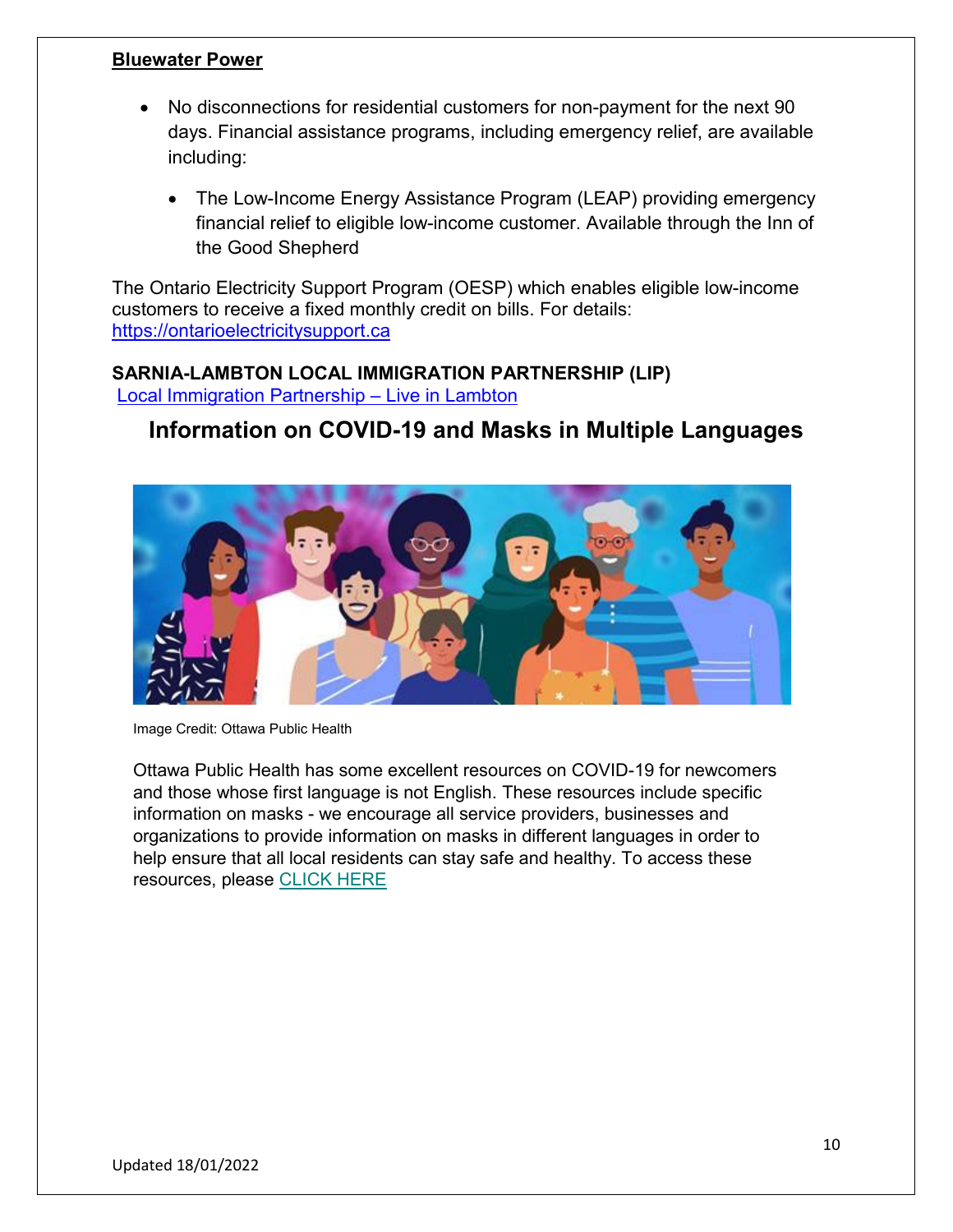# **Coronavirus (COVID-19): financial assistance for newcomers, temporary residents and refugees**

Information on COVID-19 for newcomers, refugees & temporary residents in multiple languages! This is a valauble and reliable resource available in dozens of languages including Arabic, Spanish, Italian and more. Just click [HERE](https://www.canada.ca/en/immigration-refugees-citizenship/services/coronavirus-covid19/financial-assistance.html?fbclid=IwAR0poIdB-2vMK8v_0eYIjynDvXpjFDklcQo1ZypWWPGUkB0jOgUu2SidwtE) and then search the drop down menus under each section heading to see which languages are available.

**Please find below the "COVID-19: A Guide for Temporary Foreign Workers in Canada" from Employment and Social Development Canada (ESDC) in the following languages:**

**English version:** [https://www.canada.ca/en/employment-social](https://www.canada.ca/en/employment-social-development/campaigns/foreign-worker-rights/covid19-guide.html)[development/campaigns/foreign-worker-rights/covid19-guide.html](https://www.canada.ca/en/employment-social-development/campaigns/foreign-worker-rights/covid19-guide.html)

**French version**: [https://www.canada.ca/fr/emploi-developpement](https://www.canada.ca/fr/emploi-developpement-social/campagne/droits-travailleurs-etrangers/guide-covid19.html)[social/campagne/droits-travailleurs-etrangers/guide-covid19.html](https://www.canada.ca/fr/emploi-developpement-social/campagne/droits-travailleurs-etrangers/guide-covid19.html)

**Spanish version**: [https://www.canada.ca/en/employment-social](https://www.canada.ca/en/employment-social-development/campaigns/foreign-worker-rights/covid19-guide-spanish.html)[development/campaigns/foreign-worker-rights/covid19-guide-spanish.html](https://www.canada.ca/en/employment-social-development/campaigns/foreign-worker-rights/covid19-guide-spanish.html)

<https://www.canada.ca/en/employment-social-development/services/sin/apply.html>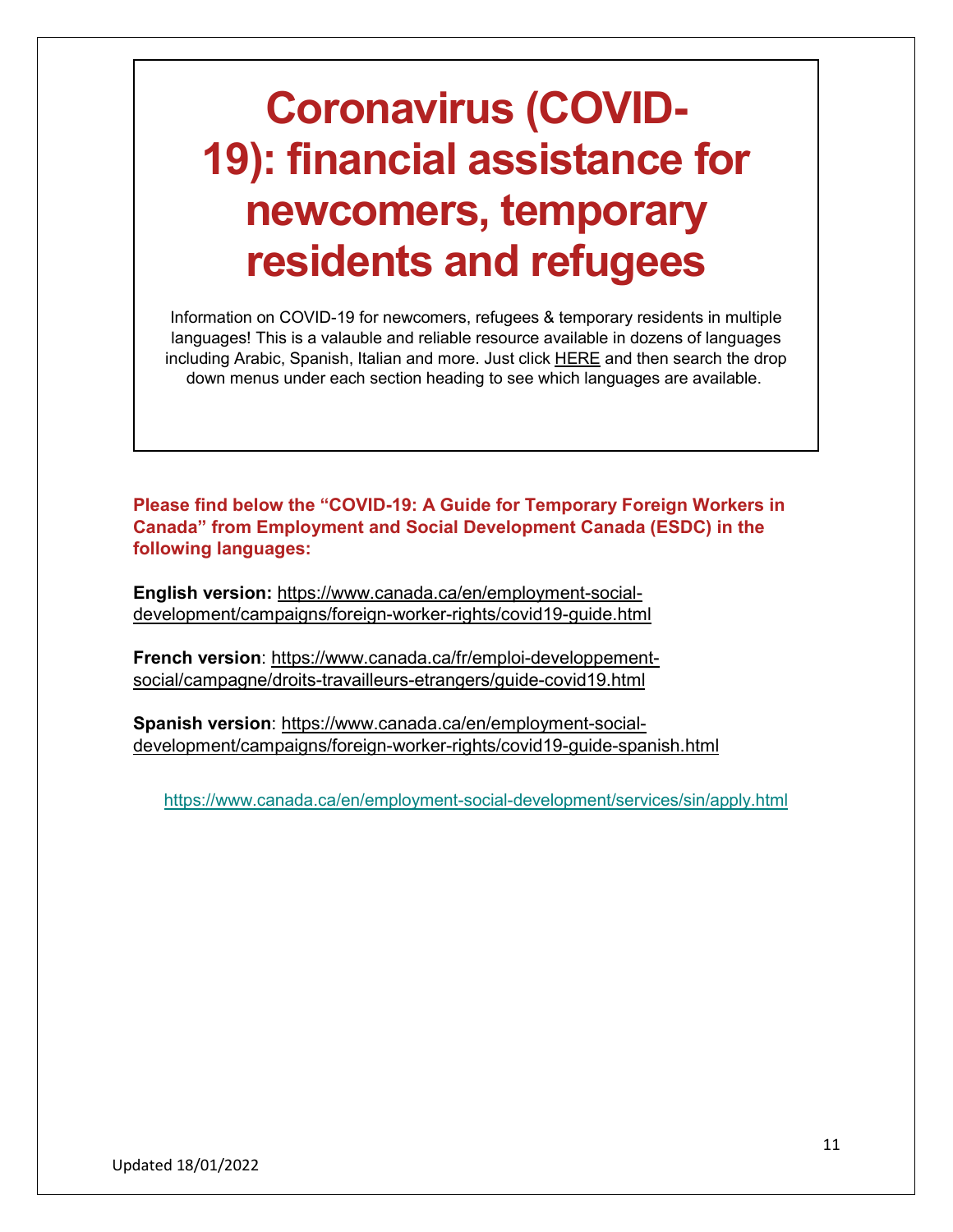# **Social Insurance Number (SIN)** for Newcomers

#### What is a Social Insurance Number?

The Social Insurance Number (SIN) is a 9-digit number that you need to work in Canada. A SIN is issued to one person only and it cannot legally be used by anyone else.

### What do I need to apply?

To apply for a SIN on-line, you must provide a valid primary document that proves your identity and legal status in Canada; a valid secondary document to confirm your identity; and a proof of address.

As a permanent resident, you will need to provide your Confirmation of Permanent Residence issued by Immigration, Refugees and Citizenship Canada (IRCC).

As a temporary resident, you will need to provide either your study permit, work permit or visitor record issued by IRCC, indicating that you are authorized to work in Canada.

Contact IRCC, online at **panada.ca/en/services/immigration-citizenship** or by telephone at 1 888 242 2100, to find out more information on your eligibility to work in Canada.

For more information about the documents required to apply for a SIN, visit Canada.ca.

#### Where do I apply?

Apply online. For detailed instructions on the application process, visit canada.ca/en/employment-social-development/services/sin/apply



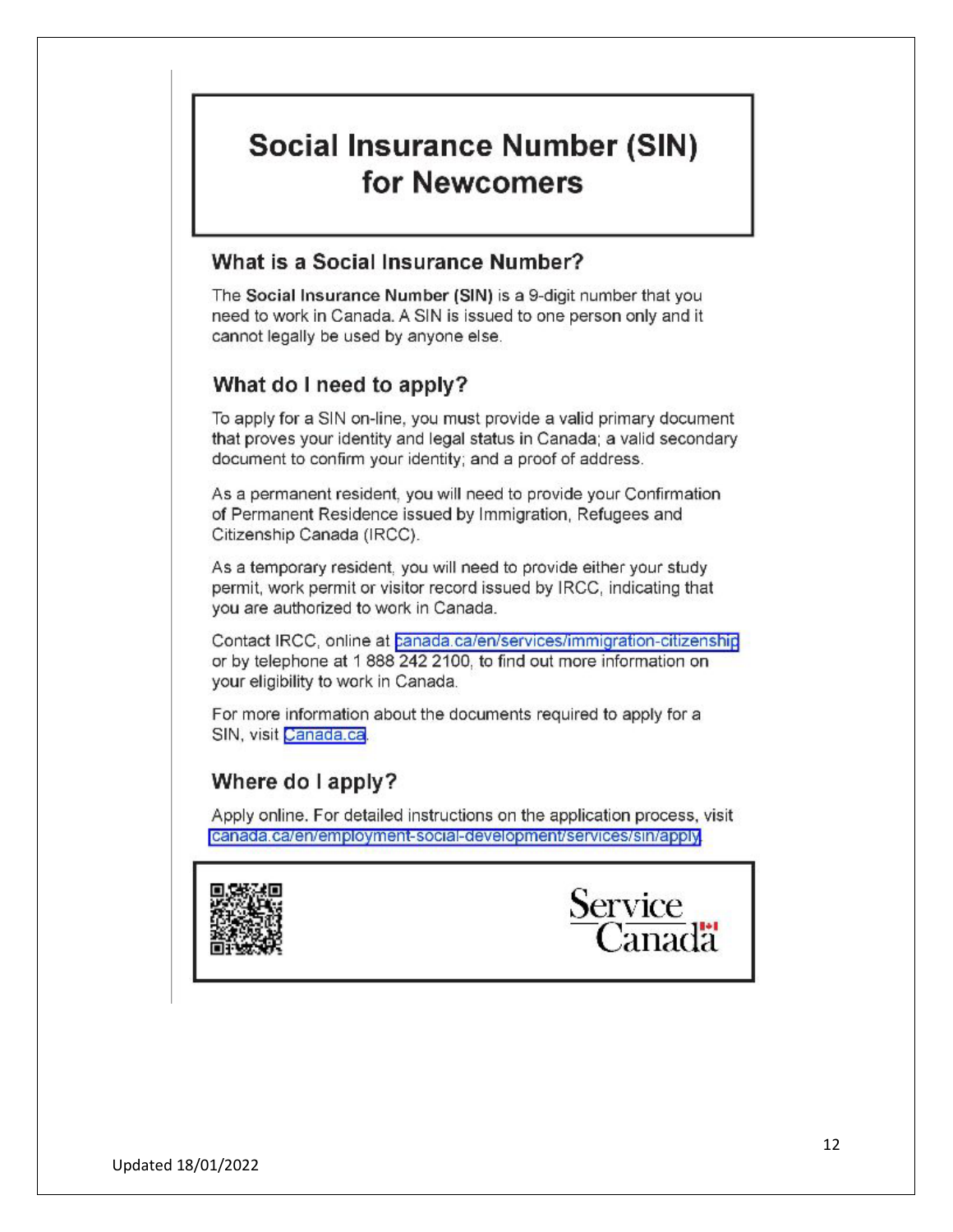# Numéro d'assurance sociale (NAS) pour nouveaux arrivants

# Qu'est-ce qu'un Numéro d'assurance sociale?

Le numéro d'assurance sociale (NAS) est un numéro de 9 chiffres dont vous avez besoin pour travailler au Canada. Chaque NAS est attribué à une seule personne et ne peut légalement être utilisé par une autre personne.

# De quoi ai-je besoin pour présenter une demande?

Pour présenter une demande de NAS en ligne, vous devez fournir un documentprincipal valide qui prouve votre identité et votre statut légal au Canada;un document secondaire valide qui confirme votre identité ; et unepreuve d'adresse pour les demande en ligne.

En tant que résident permanent, vous devez fournir votre Confirmation de résidence permanente délivré par Immigration, Réfugiés et Citoyenneté Canada (IRCC).

En tant que résident temporaire, vous devez fournir soit votre permis d'études, permis de travail ou votre fiche de visiteur délivré par IRCC, indiquant que vous êtes autorisé à travailler au Canada.

Communiquez avec IRCC, en ligne à canada.ca/fr/services/immigrationcitoyennete ou par téléphone au 1-888-242-2100, pour obtenir plus d'information sur votre admissibilité de travailler au Canada.

Pour plus d'information sur les documents requis pour déposer une demande de NAS, visitez Canada.ca.

# Où puis-je présenter une demande?

Présentez votre demande en ligne. Pour des instructions détaillées sur le processus de demandes, consultez canada.ca/tr/emploi-developpementsocial/services/numero-assurance-sociale/demande.